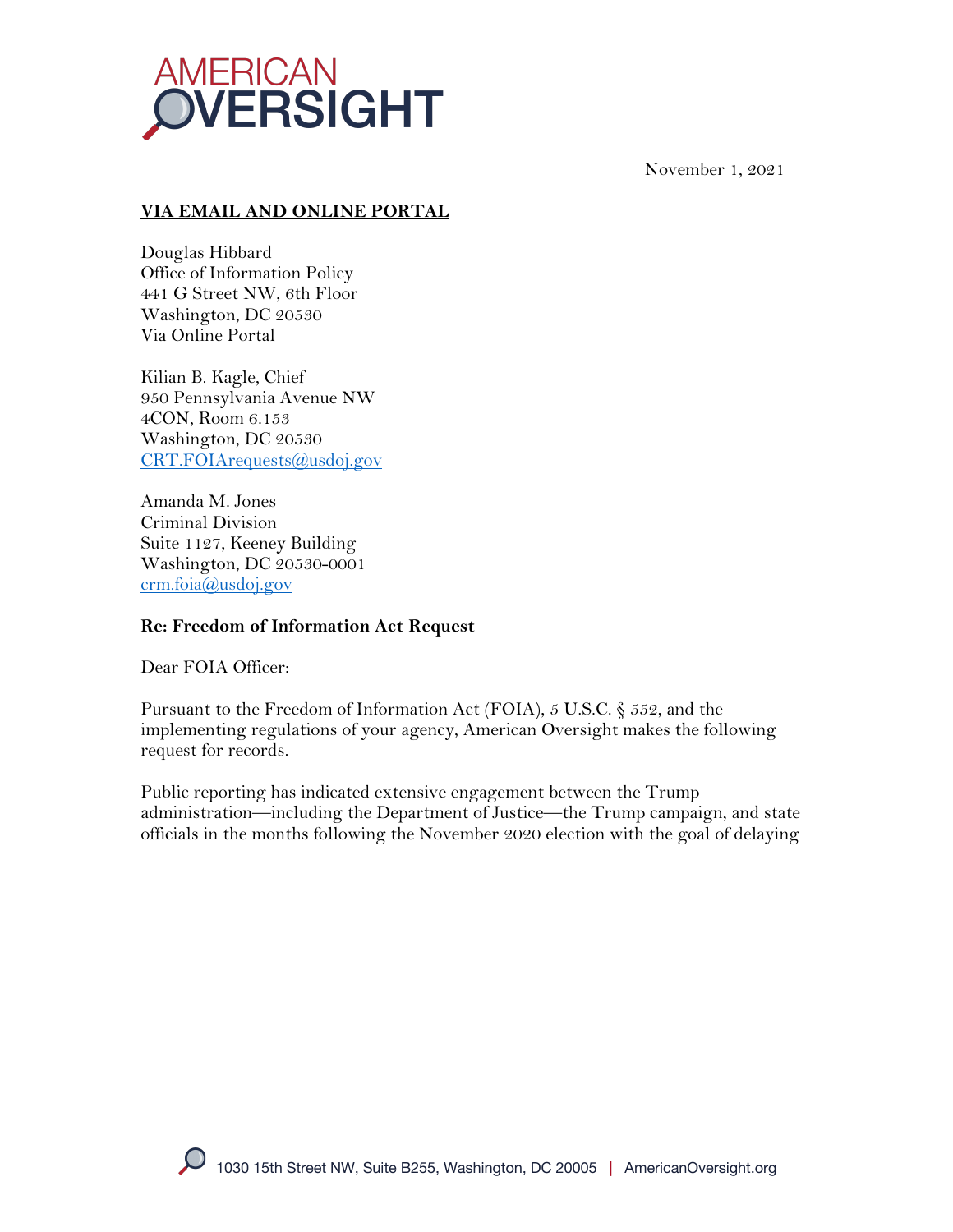or halting certification, or even overturning its results.1 Furthermore, lawyers representing the Trump campaign supported conspiracy theories that campaign officials knew to be false.<sup>2</sup>

American Oversight seeks records with the potential to shed light on efforts by the Trump administration to challenge the results of the November 2020 election.

## **Requested Records**

American Oversight requests that your agency produce the following records within twenty business days:

1. All email communications (including email messages, email attachments, and complete email chains) sent by the officials listed below that contain any key terms listed below

In an effort to accommodate your office and reduce the number of potentially responsive records to be processed and produced, American Oversight has limited its request to emails sent by the specified officials. To be clear, however, American Oversight still requests that complete email chains be produced, displaying both sent and received messages. This means, for example, that both a specified official's response to an email from containing a key term and the initial received message are responsive to this request and should be produced.

Please note that American Oversight does not seek, and that this request specifically excludes, responsive records to the extent that a key term only appears in a news clip or news story.

<sup>1</sup> *See, e.g.*, Amy Gardner, *'I Just Want to Find 11,780 Votes': In Extraordinary Hour-Long Call, Trump Pressures Georgia Secretary of State To Recalculate the Vote in His Favor*, Wash. Post (Jan. 3, 2021, 9:59 PM), https://www.washingtonpost.com/politics/trumpraffensperger-call-georgia-vote/2021/01/03/d45acb92-4dc4-11eb-bda4-

615aaefd0555\_story.html; Yvonne Wingett Sanchez, *'We Need You to Stop the Counting': Records Detail Intense Efforts by Trump Allies to Pressure Maricopa County Supervisors*, AZ Republic (updated July 5, 2021, 11:47 AM),

https://www.azcentral.com/story/news/politics/elections/2021/07/02/records-showtrump-allies-kelli-ward-rudy-giuliani-pressured-county-officials-over-election-

results/7813304002/; Jonathan Tamari, *A Report by Senate Democrats Targeted PA Republicans Scott Perry, Doug Mastriano for Aiding Trump's Attempts to Overturn the 2020 Election*, PA Inquirer, updated Oct. 7, 2021, https://www.inquirer.com/news/scott-

https://www.nytimes.com/2021/09/21/us/politics/trump-dominion-voting.html.

perry-doug-mastriano-pa-2020-election-investigation-20211007.html. 2 Alan Feuer, *Trump Campaign Knew Lawyers' Voting Machine Claims Were Baseless, Memo Shows*, N.Y. Times, Sept. 21, 2021,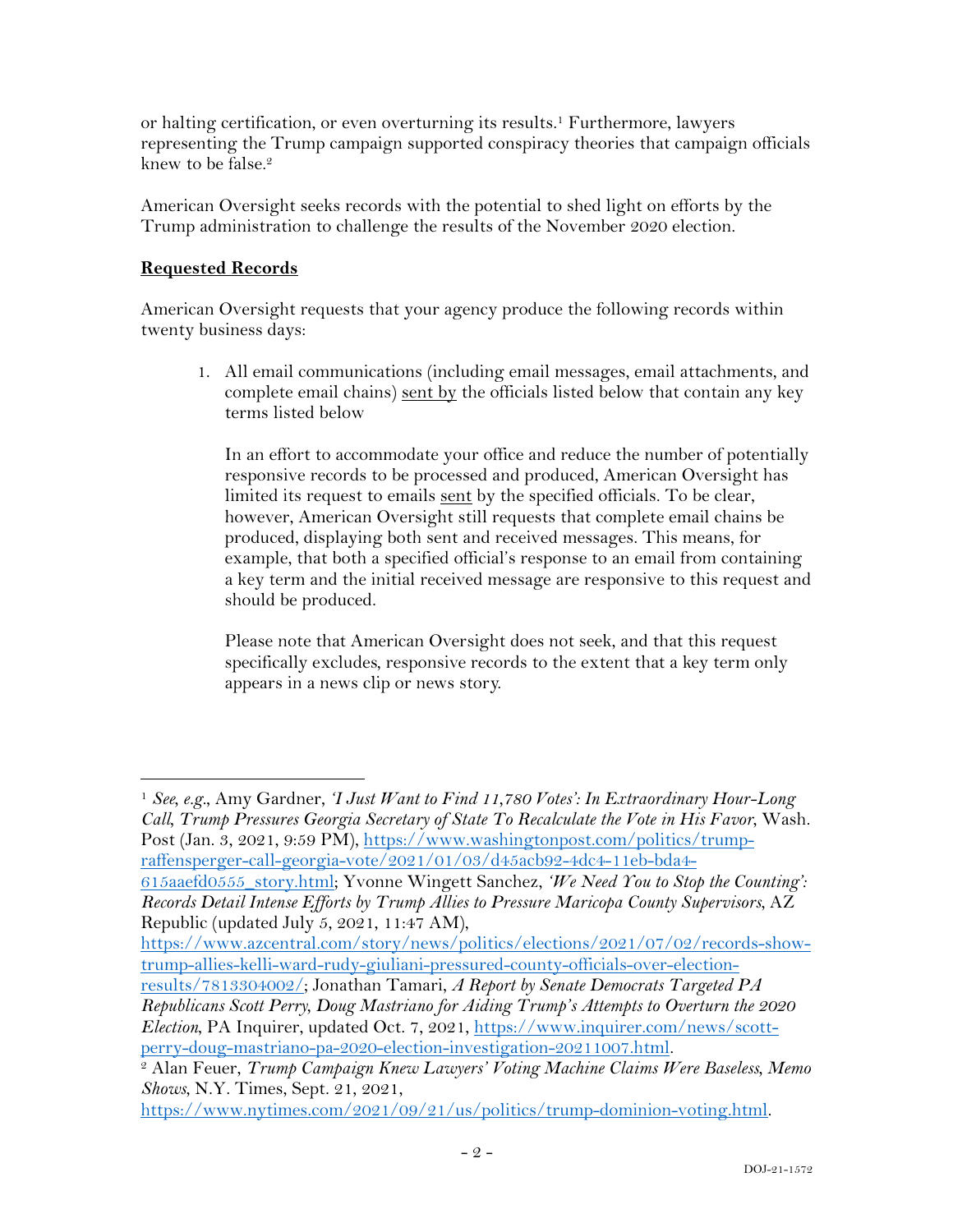2. All text messages (including complete text message threads or conversations) sent or received by the officials listed below and containing any of the key terms listed below

To be clear, American Oversight requests that full text message threads/conversations be produced. For example, if a specified official sent or received a text message containing any of the key terms listed above, the complete thread/conversation for 24 hours before/after the key term appeared should be produced, and not just the message containing the key term.

Specified Officials:

- 1. Attorney General William Barr
- 2. Chief of Staff Will Levi (and anyone subsequently serving in the role of Chief of Staff to AG Barr)
- 3. Gene Hamilton, Counselor to the Attorney General
- 4. Anyone acting in the capacity of Chief of Staff to Acting Deputy AG Donoghue
- 5. Eric Dreiband, Assistant Attorney General for the Civil Rights Division
- 6. Brian Rabbitt, Acting Assistant Attorney General for the Criminal Division

#### Key Terms:

- i. Dominion<br>ii. Smartmati
- Smartmatic
- iii. Poulos
- iv. Coomer
- v. Fox
- vi. Newsmax
- vii. OANN
- viii. OAN
- ix. Oltmann
- x. "One America News"
- xi. "Gateway Pundit"
- xii. MyPillow
- xiii. "My pillow"
- xiv. Lindell
- xv. Murdoch

Please provide all responsive records from November 1, 2020, through January 20, 2021.

### **Fee Waiver Request**

In accordance with 5 U.S.C.  $\S 552(a)(4)(A)(iii)$  and your agency's regulations, American Oversight requests a waiver of fees associated with processing this request for records. The subject of this request concerns the operations of the federal government, and the disclosures will likely contribute to a better understanding of relevant government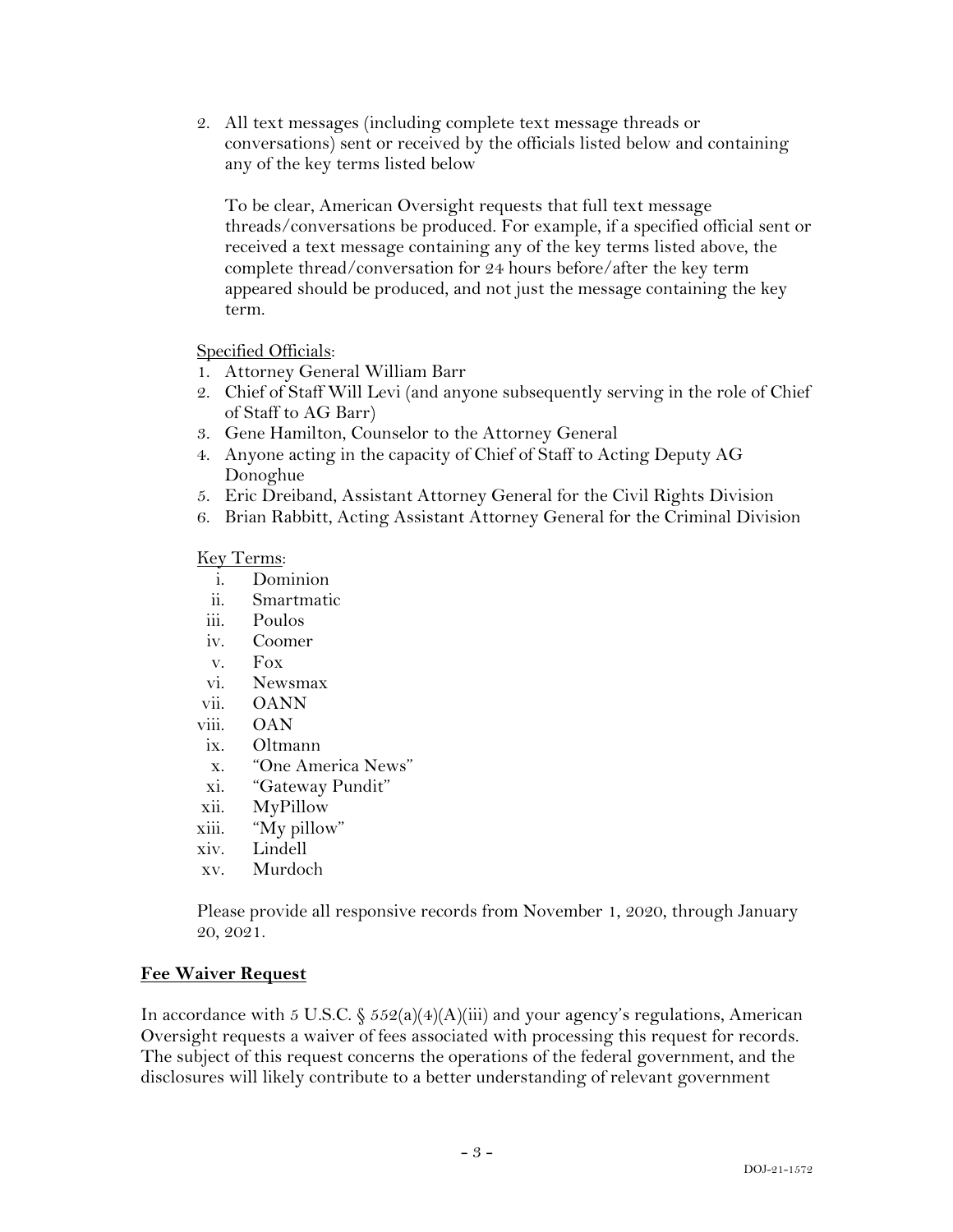procedures by the general public in a significant way. Moreover, the request is primarily and fundamentally for non-commercial purposes.

American Oversight requests a waiver of fees because disclosure of the requested information is "in the public interest because it is likely to contribute significantly to public understanding of operations or activities of the government."3 The public has a significant interest in communications and documents related to the "Big Lie" conspiracy that the 2020 election was stolen by fraud from former President Trump.4 Records with the potential to shed light on this matter would contribute significantly to public understanding of operations of the federal government, including what communications top officials at your agency may have had about the Big Lie. American Oversight is committed to transparency and makes the responses agencies provide to FOIA requests publicly available, and the public's understanding of the government's activities would be enhanced through American Oversight's analysis and publication of these records.

This request is primarily and fundamentally for non-commercial purposes.<sup>5</sup> As a  $501(c)(3)$  nonprofit, American Oversight does not have a commercial purpose and the release of the information requested is not in American Oversight's financial interest. American Oversight's mission is to promote transparency in government, to educate the public about government activities, and to ensure the accountability of government officials. American Oversight uses the information gathered, and its analysis of it, to educate the public through reports, press releases, or other media. American Oversight also makes materials it gathers available on its public website and promotes their availability on social media platforms, such as Facebook and Twitter.6

American Oversight has also demonstrated its commitment to the public disclosure of documents and creation of editorial content through regular substantive analyses posted to its website.7 Examples reflecting this commitment to the public disclosure of documents and the creation of editorial content include the posting of records related to the Trump Administration's contacts with Ukraine and analyses of those contacts;<sup>8</sup> posting records and editorial content about the federal government's response to the Coronavirus pandemic;<sup>9</sup> posting records received as part of American Oversight's

 $3 \, 5 \,$  U.S.C.  $\frac{5 \, 5 \, 2(a)(4)(A)(iii)}{2a}$ .

<sup>4</sup> *See supra*, notes 1 & 2.

<sup>5</sup> *See* 5 U.S.C. § 552(a)(4)(A)(iii).

<sup>&</sup>lt;sup>6</sup> American Oversight currently has approximately 15,630 page likes on Facebook and 108,900 followers on Twitter. American Oversight, Facebook,

https://www.facebook.com/weareoversight/ (last visited Oct. 26, 2021); American Oversight (@weareoversight), Twitter, https://twitter.com/weareoversight (last visited Oct. 26, 2021).

<sup>7</sup> *See generally News*, American Oversight, https://www.americanoversight.org/blog. 8 *Trump Administration's Contacts with Ukraine*, American Oversight,

https://www.americanoversight.org/investigation/the-trump-administrationscontacts-with-ukraine.

<sup>9</sup> *See generally The Trump Administration's Response to Coronavirus*, American Oversight, https://www.americanoversight.org/investigation/the-trump-administrations-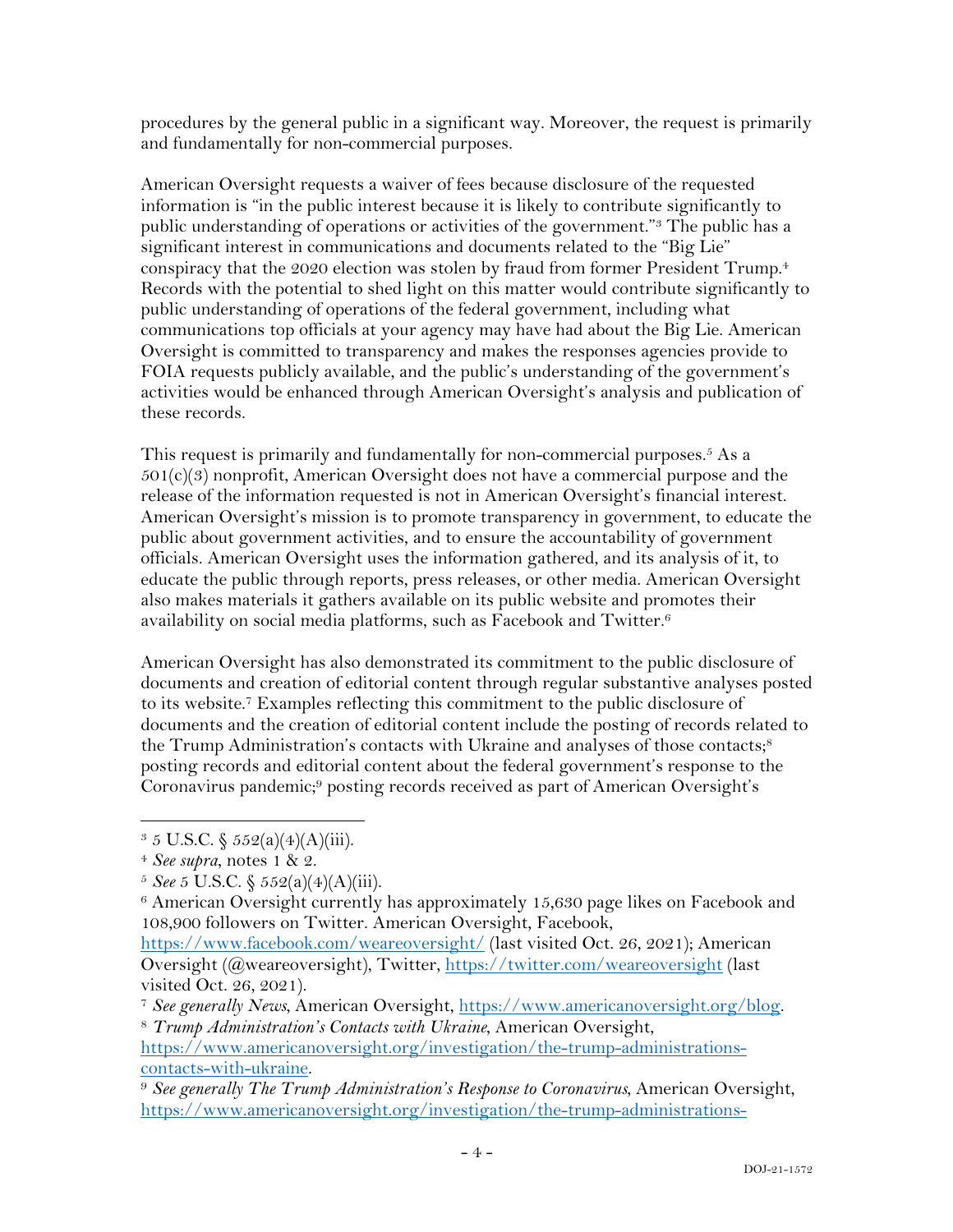"Audit the Wall" project to gather and analyze information related to the administration's proposed construction of a barrier along the U.S.-Mexico border, and analyses of what those records reveal;<sup>10</sup> the posting of records related to an ethics waiver received by a senior Department of Justice attorney and an analysis of what those records demonstrated regarding the Department's process for issuing such waivers;11 and posting records and analysis of federal officials' use of taxpayer dollars to charter private aircraft or use government planes for unofficial business. 12

Accordingly, American Oversight qualifies for a fee waiver.

# **Guidance Regarding the Search & Processing of Requested Records**

In connection with its request for records, American Oversight provides the following guidance regarding the scope of the records sought and the search and processing of records:

- Please search all locations and systems likely to have responsive records, regardless of format, medium, or physical characteristics. For instance, if the request seeks "communications," please search all locations likely to contain communications, including relevant hard-copy files, correspondence files, appropriate locations on hard drives and shared drives, emails, text messages or other direct messaging systems (such as iMessage, WhatsApp, Signal, or Twitter direct messages), voicemail messages, instant messaging systems such as Lync or ICQ, and shared messages systems such as Slack.
- Our request for records includes any attachments to those records or other materials enclosed with those records when they were previously transmitted. To the extent that an email is responsive to our request, our request includes all

response-to-coronavirus; *see, e.g.*, *CDC Calendars from 2018 and 2019: Pandemic-Related Briefings and Meetings*, American Oversight, https://www.americanoversight.org/cdccalendars-from-2018-and-2019-pandemic-related-briefings-and-meetings. <sup>10</sup> *See generally Audit the Wall*, American Oversight,

https://www.americanoversight.org/investigation/audit-the-wall; *see, e.g.*, *Border Wall Investigation Report: No Plans, No Funding, No Timeline, No Wall*, American Oversight, https://www.americanoversight.org/border-wall-investigation-report-no-plans-no-

funding-no-timeline-no-wall. 11 *DOJ Records Relating to Solicitor General Noel Francisco's Recusal*, American Oversight, https://www.americanoversight.org/document/doj-civil-division-response-noelfrancisco-compliance; *Francisco & the Travel Ban: What We Learned from the DOJ Documents*, American Oversight, https://www.americanoversight.org/francisco-thetravel-ban-what-we-learned-from-the-doj-documents.

<sup>&</sup>lt;sup>12</sup> See generally Swamp Airlines: Chartered Jets at Taxpayer Expense, American Oversight, https://www.americanoversight.org/investigation/swamp-airlines-private-jetstaxpayer-expense; *see, e.g.*, *New Information on Pompeo's 2017 Trips to His Home State*, American Oversight, https://www.americanoversight.org/new-information-onpompeos-2017-trips-to-his-home-state.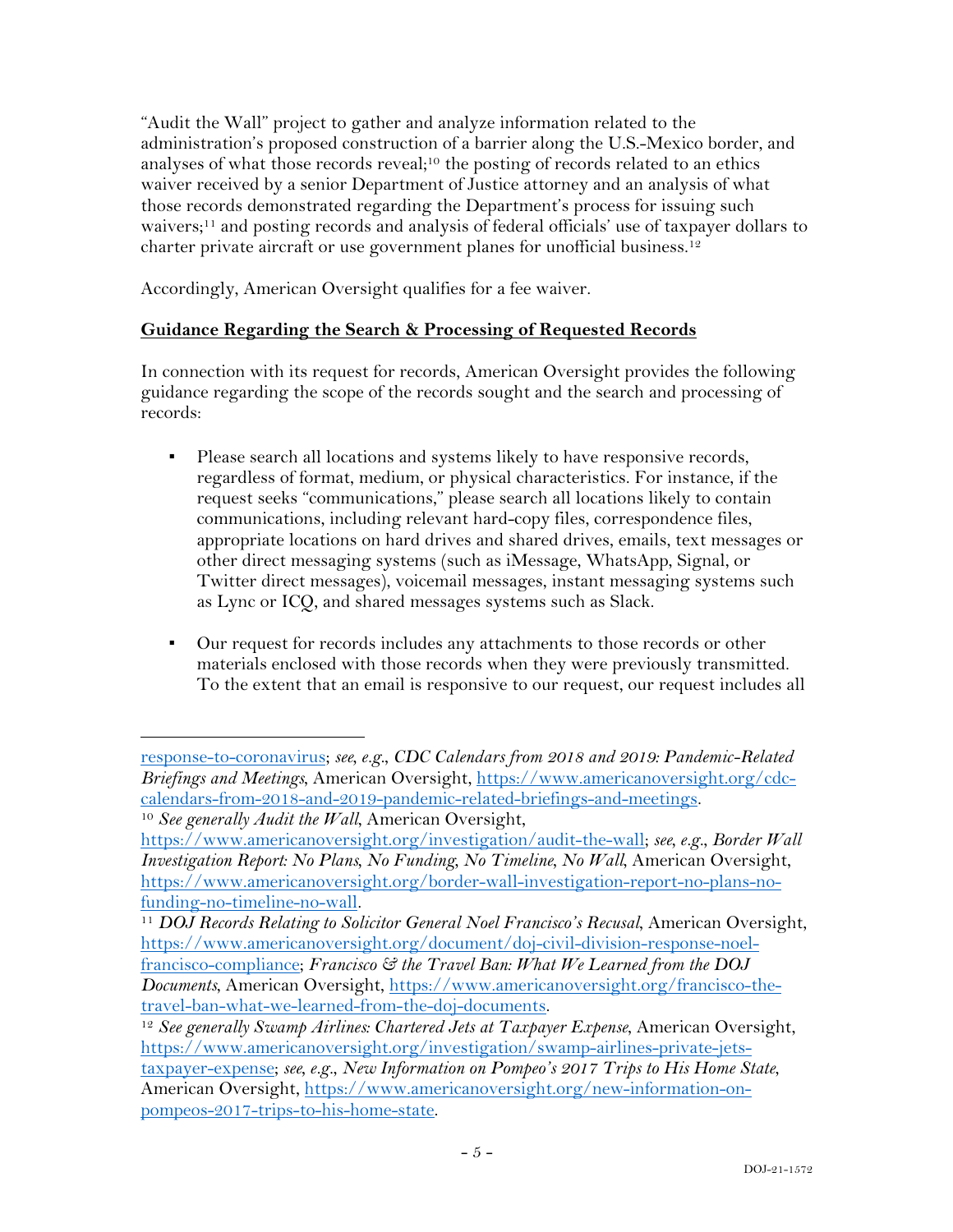prior messages sent or received in that email chain, as well as any attachments to the email.

- Please search all relevant records or systems containing records regarding agency business. Do not exclude records regarding agency business contained in files, email accounts, or devices in the personal custody of your officials, such as personal email accounts or text messages. Records of official business conducted using unofficial systems or stored outside of official files are subject to the Federal Records Act and FOIA.13 It is not adequate to rely on policies and procedures that require officials to move such information to official systems within a certain period of time; American Oversight has a right to records contained in those files even if material has not yet been moved to official systems or if officials have, by intent or through negligence, failed to meet their obligations.14
- Please use all tools available to your agency to conduct a complete and efficient search for potentially responsive records. Agencies are subject to governmentwide requirements to manage agency information electronically,<sup>15</sup> and many agencies have adopted the National Archives and Records Administration (NARA) Capstone program, or similar policies. These systems provide options for searching emails and other electronic records in a manner that is reasonably likely to be more complete than just searching individual custodian files. For example, a custodian may have deleted a responsive email from his or her email program, but your agency's archiving tools may capture that email under Capstone. At the same time, custodian searches are still necessary; agencies may not have direct access to files stored in .PST files, outside of network drives, in paper format, or in personal email accounts.
- In the event some portions of the requested records are properly exempt from disclosure, please disclose any reasonably segregable non-exempt portions of the requested records. If a request is denied in whole, please state specifically why it is not reasonable to segregate portions of the record for release.
- Please take appropriate steps to ensure that records responsive to this request are not deleted by the agency before the completion of processing for this request. If records potentially responsive to this request are likely to be located

<sup>13</sup> *See Competitive Enter. Inst. v. Office of Sci. & Tech. Policy*, 827 F.3d 145, 149–50 (D.C. Cir. 2016); *cf. Judicial Watch, Inc. v. Kerry*, 844 F.3d 952, 955–56 (D.C. Cir. 2016). 14 *See Competitive Enter. Inst. v. Office of Sci. & Tech. Policy*, No. 14-cv-765, slip op. at 8 (D.D.C. Dec. 12, 2016).

<sup>&</sup>lt;sup>15</sup> Presidential Memorandum—Managing Government Records, 76 Fed. Reg. 75,423 (Nov. 28, 2011), https://obamawhitehouse.archives.gov/the-press-

office/2011/11/28/presidential-memorandum-managing-government-records; Office of Mgmt. & Budget, Exec. Office of the President, Memorandum for the Heads of

Executive Departments & Independent Agencies, "Managing Government Records Directive," M-12-18 (Aug. 24, 2012), https://www.archives.gov/files/records $m$ gmt/m-12-18.pdf